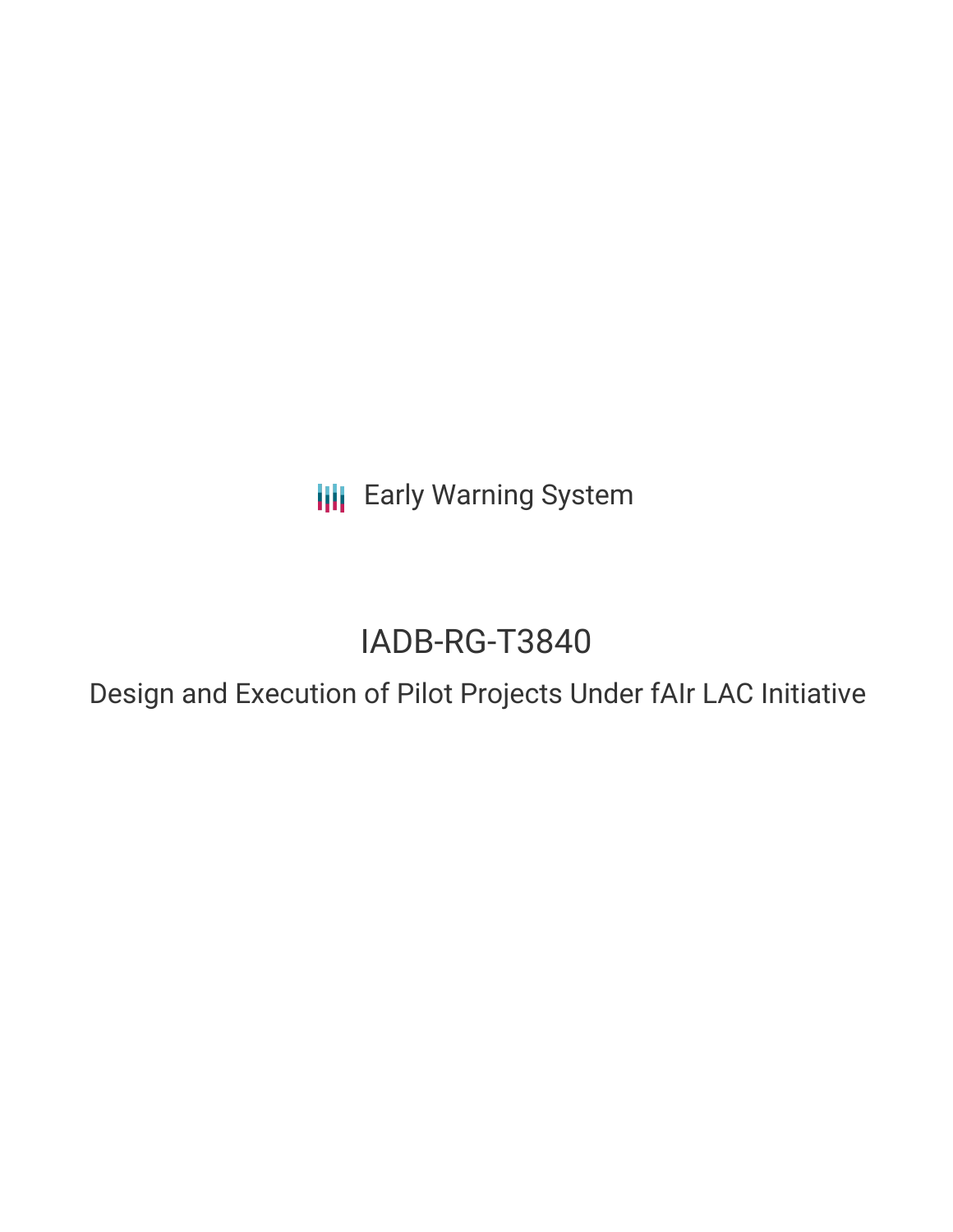

#### **Quick Facts**

| <b>Financial Institutions</b>  | Inter-American Development Bank (IADB)    |
|--------------------------------|-------------------------------------------|
| <b>Status</b>                  | Approved                                  |
| <b>Bank Risk Rating</b>        | U                                         |
| <b>Borrower</b>                | Regional                                  |
| <b>Sectors</b>                 | Law and Government, Technical Cooperation |
| <b>Investment Type(s)</b>      | <b>Advisory Services</b>                  |
| <b>Investment Amount (USD)</b> | $$0.15$ million                           |
| <b>Project Cost (USD)</b>      | $$0.15$ million                           |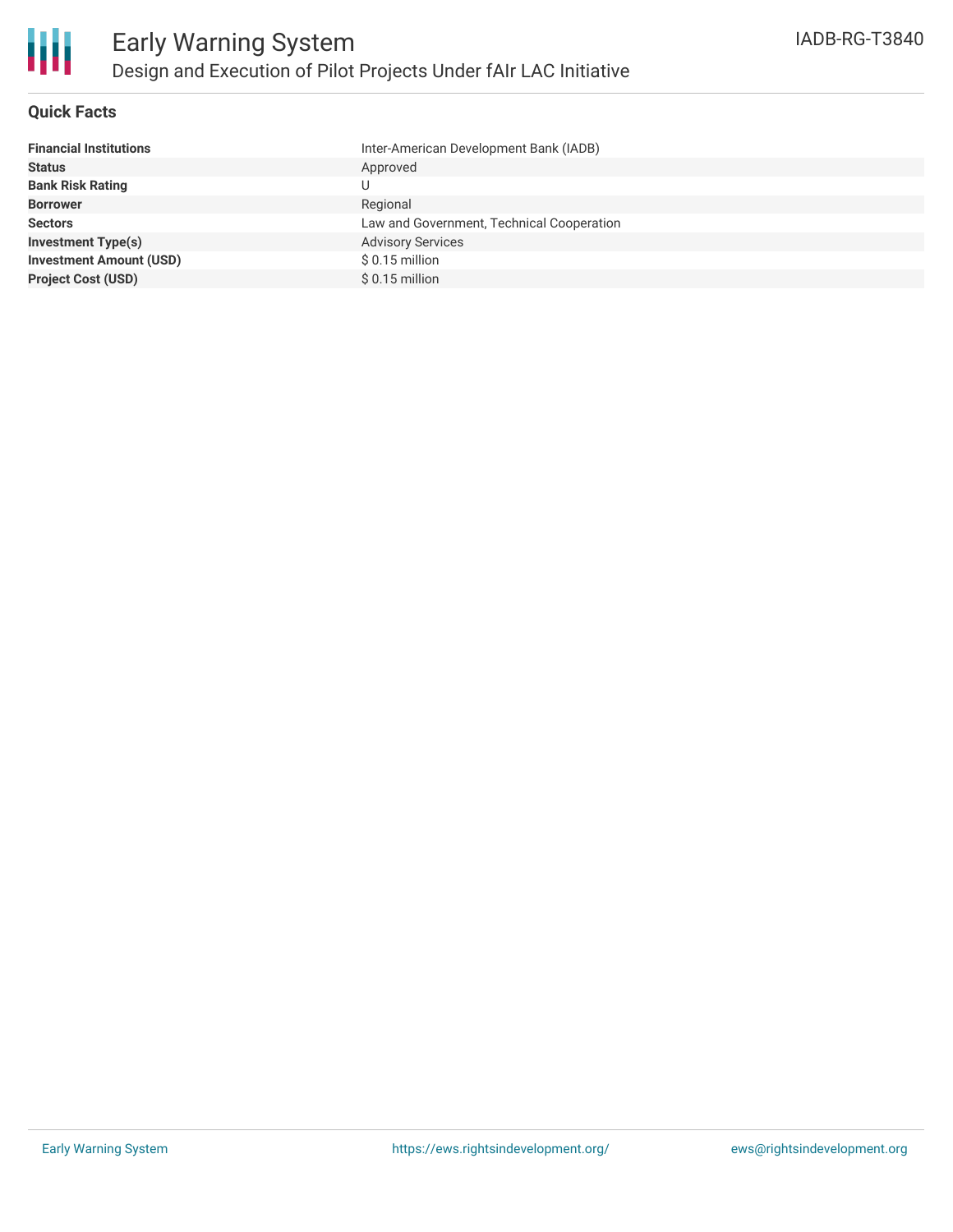

### **Project Description**

The objective of this TC is to deepen knowledge on applied AI solutions for social services among government officials and entrepreneurs in LAC to identify specific opportunities for improving the provision of social services at scale, while drawing lessons that could be replicated. The TC aims to farther and complement the work of RG-T3450 fAIr LAC, an initiative that is working to develop tools and knowledge products to support LAC governments in preparing for the ethical and responsible use of AI as part of their digital transformation agendas.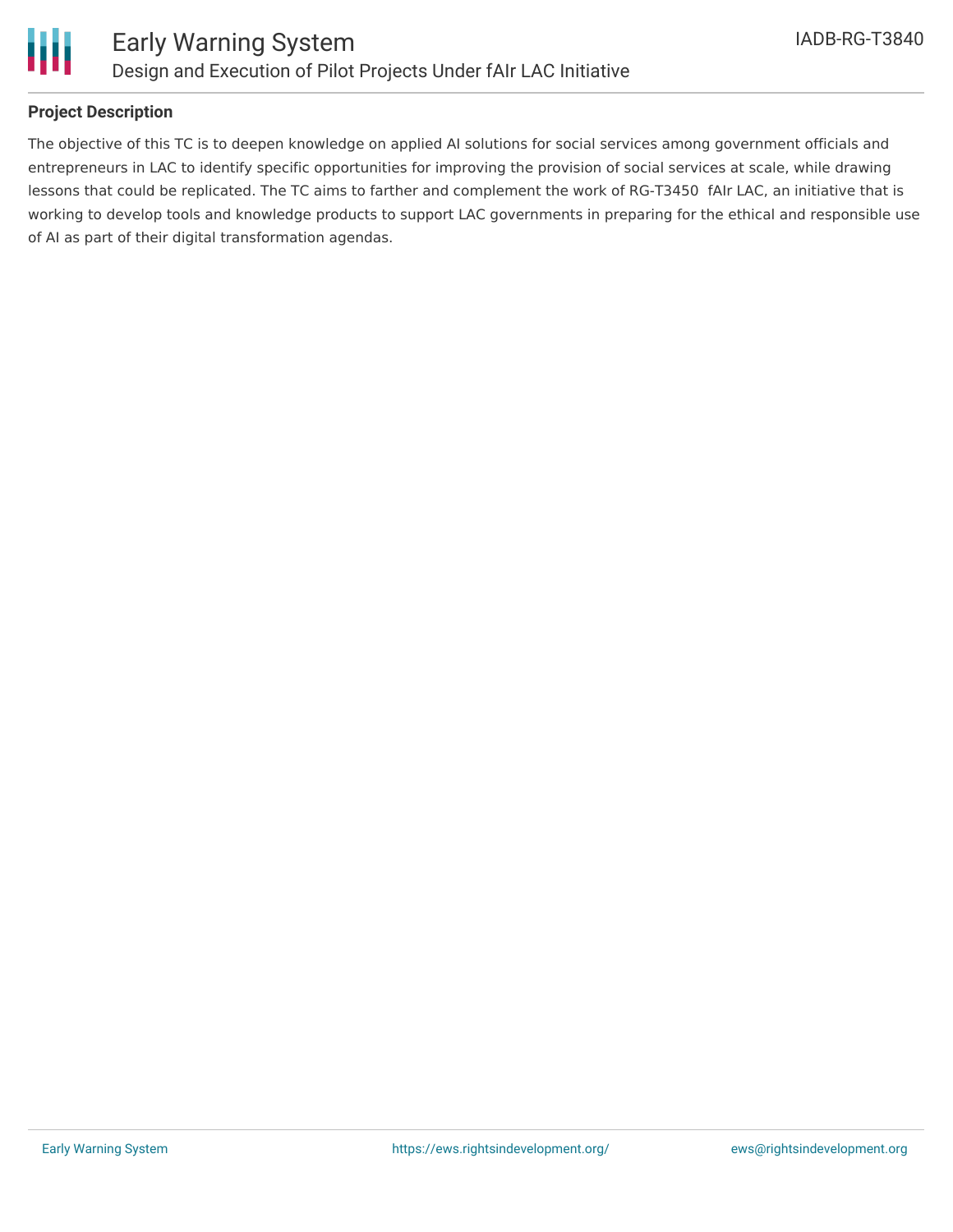

## Early Warning System Design and Execution of Pilot Projects Under fAIr LAC Initiative

### **Investment Description**

• Inter-American Development Bank (IADB)